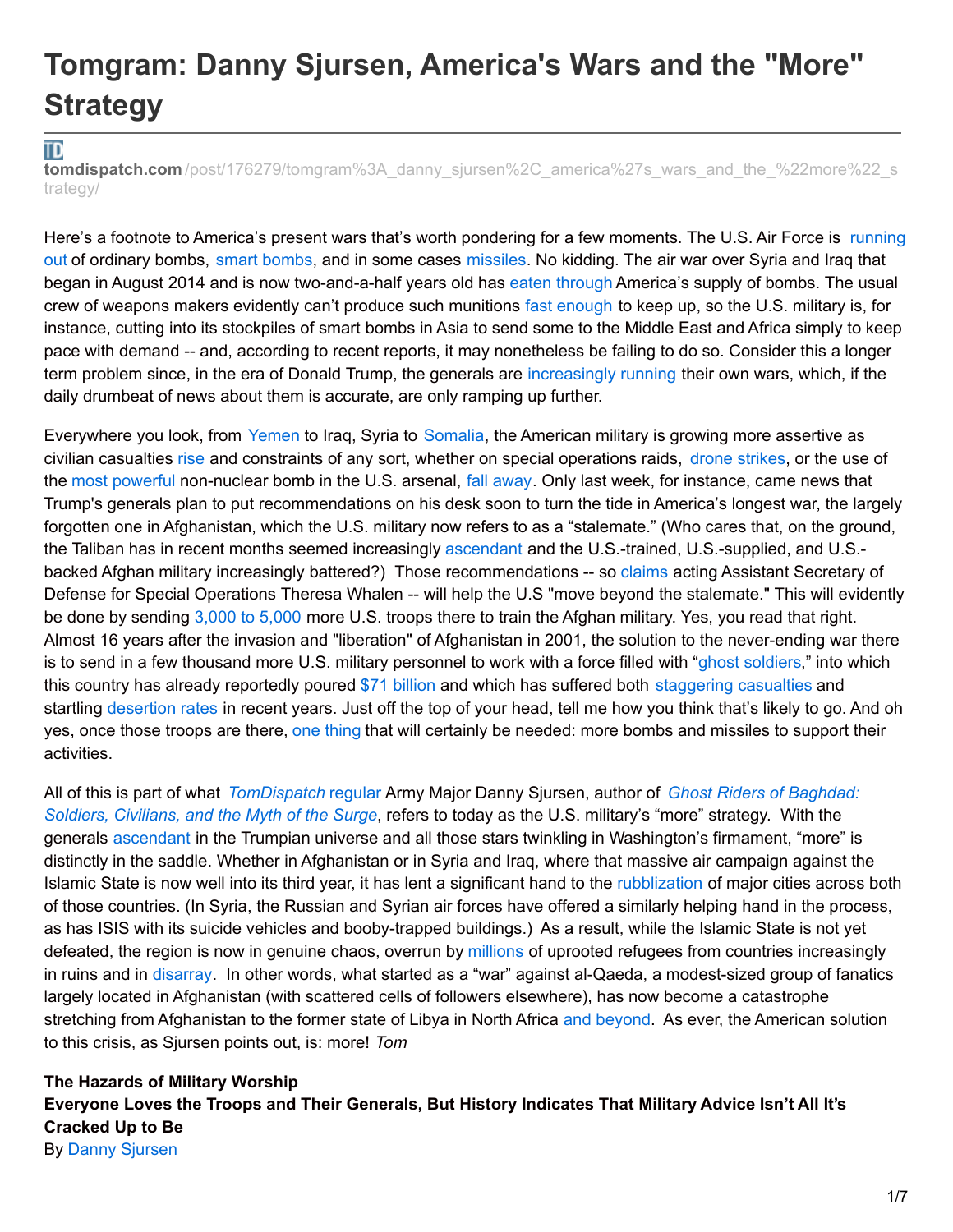More, more, more.

I was guilty of it myself. [Commanding](http://www.reuters.com/article/us-sept11-afghanistan-pakistan-idUSTRE7861F620110907) a small cavalry troop of about 85 soldiers in southwest Kandahar Province back in 2011, I certainly wanted and requested more: more troopers, more Special Forces advisers, more Afghan police, more air support, more supplies, more money, more... everything. Like so many others in Afghanistan back then, I wanted whatever resources would protect the guys in my unit and fend off the insurgent threat. No one, of course, asked me if the U.S. military should even be there, nor did I presume to raise the question. I was, after all, just a captain dug into a tough fight in a dangerous district.

It's funny, though, people sometimes ask me now, "What's really going on in Afghanistan?" They ask the same question about Iraq, where I led a [unit](http://www.tomdispatch.com/blog/176252/) back in 2006-2007. I mean, the implication is: If you served over there, unlike those (liberal!) pundits and politicians who regularly mouth off on the subject, who would know better? But I've learned over the years that what they don't want to hear is my real answer to such questions, so I rarely bother to tell them that historians, analysts, and thoughtful critics, even ones who haven't been within thousands of miles of our war zones, probably understand the "big picture" better than most soldiers.

That's the dirty little secret of America's wars: despite the omniscient claims of some veterans, most soldiers see their version of war as if gazing through a straw at 30,000 feet. Combat and dedication to your unit and mission naturally steer you toward such tunnel vision. And here's the sad thing that no one wants to admit: that mantra applies as strongly to generals as to sergeants (and if you don't believe that, just check out our wars of the last 15 years). So it's worrisome when president after president defers to and all too often hides behind the supposed wisdom of active and retired three- and four-star flag officers.

Don't get me wrong, some of these guys can be impressive. No one is perfect, but former Chairman of the Joint Chiefs General Martin Dempsey was a gem with genuine scholarly and combat [bona](https://www.defense.gov/About/Biographies/Biography-View/Article/602694/) fides. But consider him and a few others the exceptions that prove the rule. Which is why civilian control of the military, and of the policymaking process that goes with military action, is not just a constitutional imperative but desirable for thoroughly practical reasons. Which, in turn, is why the makeup of the current administration -- with an [unprecedented](http://www.cnn.com/2016/12/09/opinions/should-americans-worry-about-trump-generals-miller/) number of generals in key positions -- raises some serious questions.

And yet the problem is so much bigger than that. Somehow -- and this should be truly unnerving -- Americans have gotten to a place where, it seems, they trust *only* soldiers. In June 2016, for instance, a Gallup [poll](http://www.gallup.com/poll/1597/confidence-institutions.aspx) found that 73% of Americans had "quite a lot" of confidence in the military, versus 36% for the presidency and 6% for Congress. Such disparities ought to inspire distress about the direction of our public institutions, but rarely do.

Where the nation puts its money both reflects this reality and aggravates it. Consider that in this fiscal year military spending [exceeded](http://www.newsweek.com/2016/07/08/state-department-pentagon-diplomacy-475655.html) \$600 billion, or 12 times the State Department's budget. Worse still, the new president's [proposed](https://www.wsj.com/articles/white-house-proposes-cutting-state-department-budget-by-one-third-1488306999) budget would cut State by more than one-third -- despite former Secretary of Defense Bob Gates's [quip](http://www.newsmax.com/FareedZakaria/military-foreign-affairs-petraeus/2017/03/03/id/776760/) that there are already more members of military bands than Foreign Service officers.

#### **The Myth of (Infallible) Military Judgment**

By now, it's part of American lore that, facing a thorny problem or potential conflict abroad, a president should throw some stars at it. If only generals were indeed pixie dust. Historically speaking, though, since World War II, calling on the generals has often resulted in abject failure. There's plenty of evidence of that in the last 15 years of, at best, inconclusive war in the Greater Middle East, but first, let's take a brief tour of military advice from the previous century's crises.

#### *MacArthur in Korea*

In October 1950, just months after the Korean War began, President Harry Truman met General Douglas MacArthur, commander of the coalition forces in Korea, on Wake Island. There, MacArthur [assured](http://www.counterpunch.org/2008/08/08/bad-advice-from-generals/) the president of two things: that the Chinese would not intervene in the war and that the fighting would be over by Christmas. A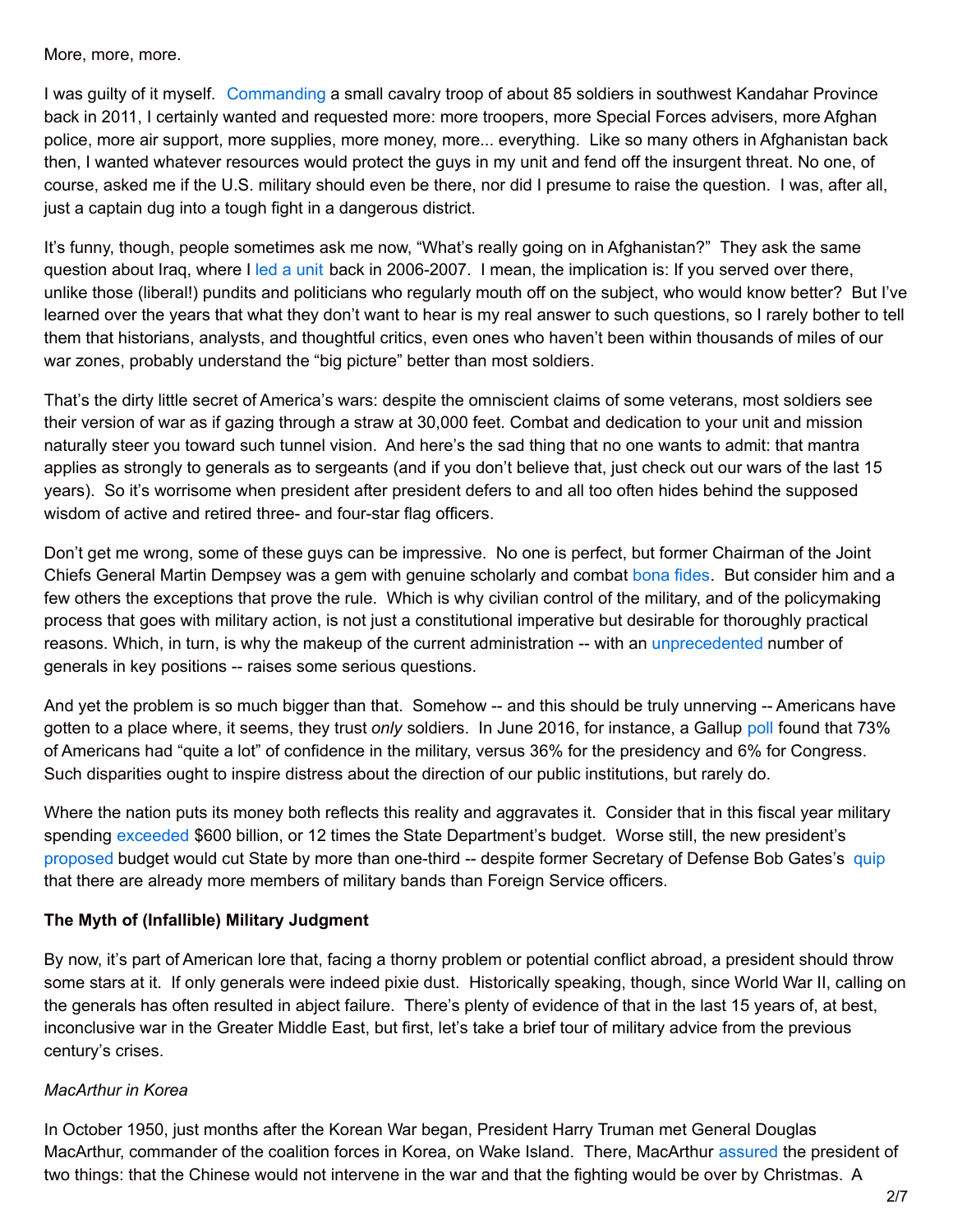month later, hundreds of thousands of Chinese "volunteers" streamed across the Yalu River into northern Korea, sending MacArthur's troops into headlong retreat. Wrong once, the general promptly called for a massive U.S. troop escalation and the bombing of China, perhaps even nuclear attacks on that country. Truman recoiled, fired the general, and opened negotiations, all while avoiding nuclear war. And what happened to the twice-wrong MacArthur? In April 1951, with the war still underway -- an armistice wouldn't finally come until July 1953 -- he [received](http://archives.chicagotribune.com/1951/04/21/page/1/article/7-1-2-millions-hail-general-in-new-york) a record-breaking 19-mile-long ticker-tape parade through New York City in which [3,249](http://www.nytimes.com/1986/10/29/nyregion/ticker-tape-parades-which-were-biggest.html) tons of paper rained down on him.

#### *Ike vs. the Generals*

President Dwight Eisenhower so loved the Army that he [asked](http://www.foxnews.com/opinion/2012/12/16/ike-and-generals-how-eisenhower-stood-up-to-his-own-military.html) his successor to return him to his five-star rank. That way he'd be addressed as "General" rather than "Mr. President" in retirement. Yet no president was more dismissive of the notion that military men, rather than civilians, know what's best. When a senator contended that the Air Force was better positioned than politicians to assess its own needs, Ike [snapped](http://www.foxnews.com/opinion/2012/12/16/ike-and-generals-how-eisenhower-stood-up-to-his-own-military.html) back, "Bunk!" (He knew the Pentagon regularly overstated its case.) As for sage military advice, Eisenhower [dismissed](https://books.google.com/books?id=VItCCwAAQBAJ&pg=PA169&lpg=PA169&dq=eisenhower+and+generals+president+conflict&source=bl&ots=ozfYVuADdI&sig=69qwKWhYgg92oRzirvRYFNow9HM&hl=en&sa=X&ved=0ahUKEwjKnP2RlrjTAhVH3mMKHdh4BlM4ChDoAQhKMAg#v=onepage&q=eisenhower and generals president conflict&f=false) General Mark Clark's plans for an all-out assault in Korea as "madness" and [sacked](https://books.google.com/books?id=VItCCwAAQBAJ&pg=PA169&lpg=PA169&dq=eisenhower+and+generals+president+conflict&source=bl&ots=ozfYVuADdI&sig=69qwKWhYgg92oRzirvRYFNow9HM&hl=en&sa=X&ved=0ahUKEwjKnP2RlrjTAhVH3mMKHdh4BlM4ChDoAQhKMAg#v=onepage&q=eisenhower and generals president conflict&f=false) all his service chiefs after they "revolted" over a truncated defense budget he proposed. The Chairman of the Joint Chiefs, Admiral Arthur Radford, even [hinted](http://www.foxnews.com/opinion/2012/12/16/ike-and-generals-how-eisenhower-stood-up-to-his-own-military.html) that it might be "high time" to reexamine the taboo against using nuclear weapons in that war. Despite significant saber-rattling, Ike ultimately chose restraint.

In fact, he was notoriously skeptical of his generals' advice and left office famously [warning](http://www.npr.org/2011/01/17/132942244/ikes-warning-of-military-expansion-50-years-later) Americans about a growing "military-industrial complex." The result of his presidency: the commanding general and hero of World War II held down defense spending, never used nukes, ended the bloody stalemate of a war in Korea, and -- most importantly -- avoided World War III.

# *Kennedy and the Joint Chiefs Deal With Cuba*

The U.S. high command, like much of the American public, was obsessed with newly Communist Cuba. In April 1961, after the Bay of Pigs, a disastrous CIA-sponsored invasion by Cuban émigrés, the generals proposed a new [plan](http://abcnews.go.com/US/story?id=92662&page=1), Operation Northwoods. Approved by the Joint Chiefs of Staff, it called for false-flag terrorist [attacks](https://www.theatlantic.com/magazine/archive/2013/08/jfk-vs-the-military/309496/) on émigrés in Miami or on U.S. ships off the coast to drum up public support for a war against Cuba. President John F. Kennedy refused.

Soon after came the 1962 Cuban Missile Crisis, which brought humanity as close to extinction as it's ever come. When U.S. intelligence learned that the Soviet Union had stationed nuclear missiles on that island, just 90 miles from Florida, the government entered full-scale panic mode. During deliberations on how to proceed, the Joint Chiefs -- to a man -- [recommended](https://www.theatlantic.com/magazine/archive/2013/08/jfk-vs-the-military/309496/) air strikes against Cuba and a possible follow-on invasion. Later, in a memo, they declared that they were prepared to [use](https://www.theatlantic.com/magazine/archive/2013/08/jfk-vs-the-military/309496/) "nuclear weapons for limited war operations in the Cuban area."

Instead, Kennedy chose a blockade and negotiations. The Russians responded by pulling their missiles out of Cuba and humankind lived to fight another day. After one of those meetings, Kennedy [remarked](https://www.theatlantic.com/magazine/archive/2013/08/jfk-vs-the-military/309496/) to an aide, "These brass hats [generals and admirals] have one great advantage. If we... do what they want us to do, none of us will be alive later to tell them that they were wrong." Deeply disturbed by the advice of the Chiefs during the Cuban Missile Crisis, Kennedy later [confided](https://www.theatlantic.com/magazine/archive/2013/08/jfk-vs-the-military/309496/) to some White House quests that "the first thing I'm going to tell my successor is to watch the generals, and to avoid feeling that just because they were military men, their opinions on military matters were worth a damn."

# *The Generals Grapple With Southeast Asia*

In April 1961, the Joint Chiefs recommended that President Kennedy intervene to stop a "North Vietnamesesponsored" Communist offensive in Laos through the use of air strikes and the introduction of U.S. ground forces in that country. When Kennedy [asked](https://www.theatlantic.com/magazine/archive/2013/08/jfk-vs-the-military/309496/) the military chiefs what to do if the North Vietnamese Communists bombed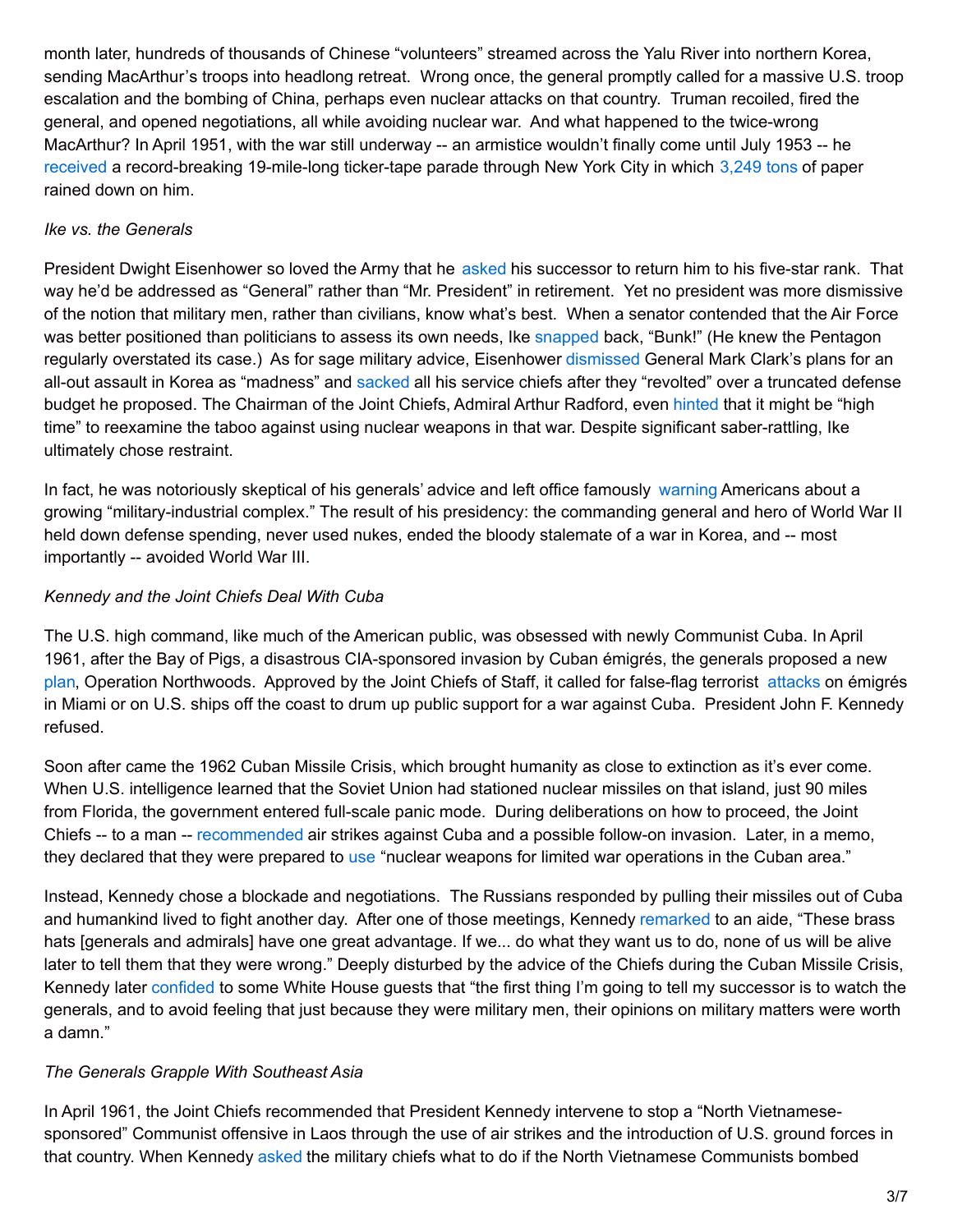Laotian airports as the U.S. flew in troops, one [replied](https://www.theatlantic.com/magazine/archive/2013/08/jfk-vs-the-military/309496/): "You [drop] a bomb on Hanoi, and you start using atomic weapons!" In fact, Army General Lyman Lemnitzer [assured](https://www.theatlantic.com/magazine/archive/2013/08/jfk-vs-the-military/309496/) the president that "if we are given the right to use nuclear weapons, we can guarantee victory." Kennedy ruled against his generals on both counts.

Nevertheless, Kennedy and then President Lyndon Johnson foolishly agreed to escalate U.S. involvement in Vietnam. In that war, admittedly, civilian policymakers were often the chief villains. However, the generals were anything but blameless. In 1967, as U.S. casualties increased and many Americans began to question the country's involvement in the conflict, the senior commander, General William Westmoreland, [assured](http://www.counterpunch.org/2008/08/08/bad-advice-from-generals/) Congress that there was, in a phrase that became infamous, "light at the end of the tunnel." When Vietcong guerillas attacked nearly every American base in South Vietnam in the January 1968 Tet Offensive, he had only one answer, a solution once again all-too-familiar to twenty-first-century Americans: more. He [requested](http://www.counterpunch.org/2008/08/08/bad-advice-from-generals/) 206,000 additional U.S. troops on top of the half-million-plus already in Vietnam. President Johnson balked and began negotiations with North Vietnam. It took -- tragically -- seven more bloody years, but eventually U.S. troops were extracted from what a near [consensus](https://academic.oup.com/jah/article-abstract/97/1/244/719279/Vietnam-The-History-of-an-Unwinnable-War-1945-1975?redirectedFrom=fulltext) of credible historians now conclude was an "unwinnable" war.

These examples obviously don't imply that no general ever gave solid advice or that civilians weren't perfectly capable of concocting their own hare-brained war-making schemes. Rather, the point is to deflate -- just a bit -- the present all-too-popular notion of American military infallibility, or at least superiority.

### **Above Scrutiny?**

It's dangerous to deify any public institution, let alone the country's bureau of violence. That's not, in itself, a knock at the military to which I've dedicated my adult life, but a basic recognition of the gravity of all martial exertions. No government agency is so holy that it shouldn't be scrutinized, not in a real democracy. Yet American society is headed in that very direction, along with its new president. On Inauguration Day, finding himself in a crowded room with all the generals he had appointed to key positions in his administration around him, he [declared](http://www.huffingtonpost.com/tom-engelhardt/trumps-shows-off-his-generals_b_14418058.html) emphatically, "I see my generals, generals that are going to keep us *so* safe."

We usually imagine the threat of military control over decision-making as an aspect of opaque autocracies, but it can also stem from the excessive exaltation of a "warrior" class in a democracy. Consider the chilling [comments](http://www.nbcnews.com/news/us-news/yemen-raid-spicer-says-mccain-other-critics-owe-apology-dead-n718446) of White House Press Secretary Sean Spicer after a [controversial](http://www.salon.com/2017/02/28/trumps-yemen-raid-that-left-a-navy-seal-dead-didnt-lead-to-useful-intelligence-report/) raid in Yemen in January left Ryan Owens, a Navy SEAL, several al-Qaeda fighters, and a number of civilians, as [well](https://www.thebureauinvestigates.com/stories/2017-02-09/nine-young-children-killed-the-full-details-of-botched-us-raid-in-yemen) as several children, [dead](http://www.nbcnews.com/news/us-news/yemen-raid-had-secret-target-al-qaeda-leader-qassim-al-n717616).

Spicer took umbrage after a number of people, including the notoriously hawkish, wildly pro-military, former POW Senator John McCain, [questioned](http://www.salon.com/2017/02/09/john-mccains-feud-with-donald-trump-continues-over-failed-yemen-raid/) the operation's value. The press secretary's statement, however, went beyond standard partisan defensiveness and into genuinely treacherous territory when he asserted that "anyone who would suggest [the raid] is not a success does disservice to the life of Chief Ryan Owens." That represents a new standard for public debate on military operations. Think of the implications: if a single serviceman dies, then all critical scrutiny of such actions is off the table, being by its very nature disrespectful and unpatriotic. Taken to its logical conclusion, such an approach would leave no room for public protest or even the vestiges of an antiwar movement in response to future American war making.

Lest anyone imagine that Spicer simply misspoke, President Trump promptly upped the ante. He [tweeted](http://www.salon.com/2017/02/09/john-mccains-feud-with-donald-trump-continues-over-failed-yemen-raid/): "Sen. McCain should not be talking about the success or failure of a mission to the media. Only emboldens the enemy... our hero died on a winning mission." Take a moment to let that sink in: to question the effectiveness of a raid in a country with which the U.S. is not at war, which resulted in multiple military and civilian deaths -- even when the critic is the Republican chairman of the Senate Armed Services committee -- should now be considered "emboldening" the



# Buy the book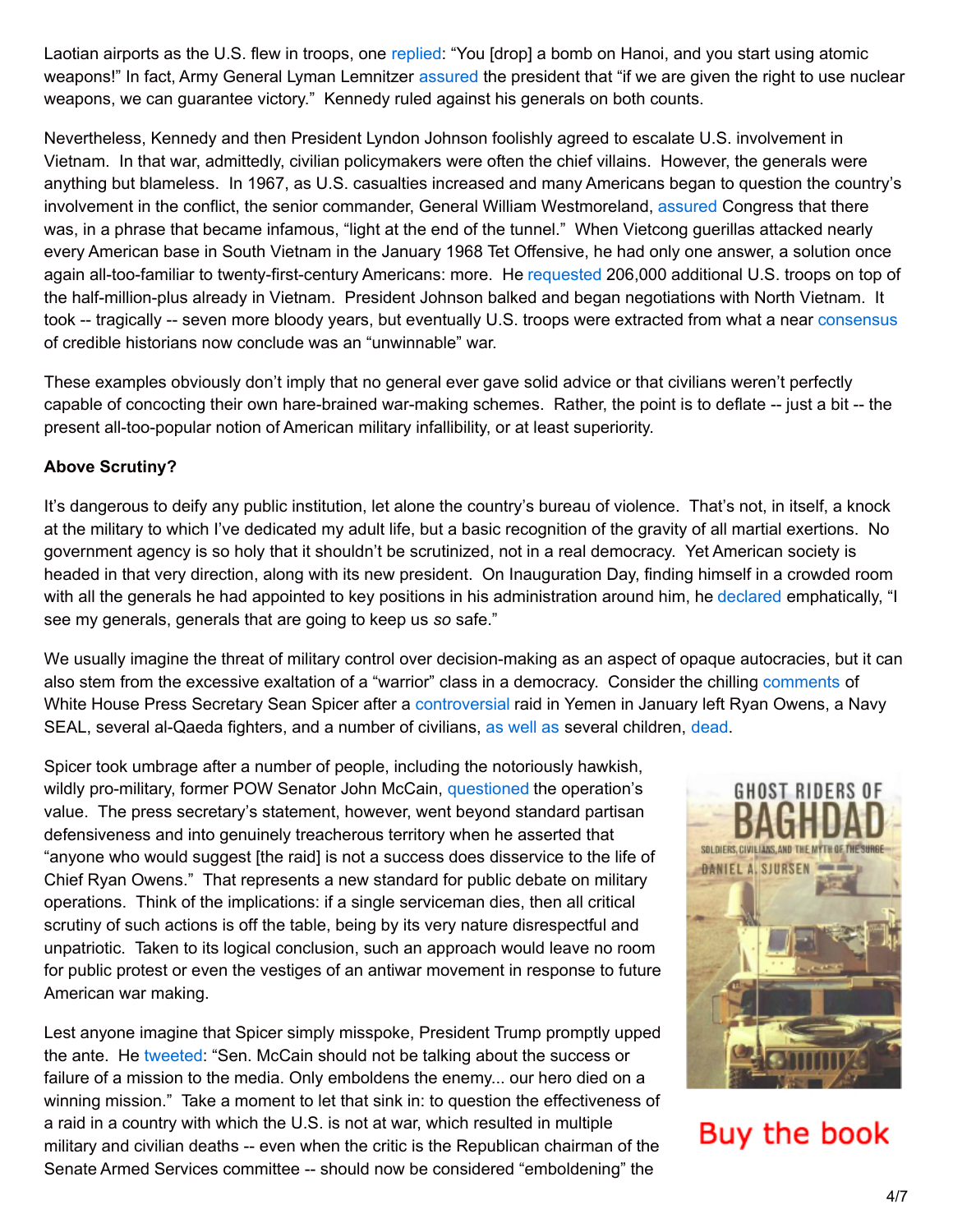enemy. Somebody pinch me.

Generally, however, that raid led mainly to endless praise for both Chief Petty Officer Owens and the U.S. military. In fact, no matter the situation, the carnage involved, or the decision-making behind it, the rhetoric of praise for America's "warriors" has [become](http://www.slate.com/articles/news_and_politics/ballot_box/2004/09/imperial_president.html) a commonplace of our national life.

In fact, we military professionals ought to be confident enough to weather genuine scrutiny of both our decision-making and our acts. The danger is this: while we're caught up in the countless ["thanks-for-your-service](http://www.tomdispatch.com/post/175912/tomgram%3A_rory_fanning,_why_do_we_keep_thanking_the_troops/)" platitudes, upgraded airline seating, ever larger flags flying o'er sporting events, and other forms of hollow soldier-worship and militarized "patriotism," the nation may be losing something precious: the right to dissent.

### **Bogus "Options"**

In nearly every recent instance when military commanders were asked for a strategy review, the response was the same. What was needed, swore the generals repeatedly, were more troops, more airstrikes, more bases, more money, and more time. A rare exception to this litany of more came from former Joint Chiefs Chairman Dempsey who laid out not just the options, but also the potential [costs](https://www.theguardian.com/world/2013/aug/29/general-martin-dempsey-obama-syria) of a Syrian intervention.

Presidents deserve and require such real options. Too often, however, especially in this country's 15-year "war on terror" across the Greater Middle East and parts of Africa, senior military leaders have failed to present plausible, achievable choices to the commander-in-chief. Nearly all of them have proved to be "more" guys.

Consider, for instance, Afghanistan in 2009. Things had been going poorly indeed in what was already an eightyear-old war. And so *our nation turned its lonely eyes to him* -- General Stanley McChrystal, a special operator fresh off a tour tracking down and killing al-Qaeda in Iraq's leadership, [including](http://www.cbsnews.com/news/gen-stanley-mcchrystal-on-the-tasks-behind-him/) Abu Musab al-Zarqawi.

Asked to conduct a "strategic review" and present Barack Obama with military options in Afghanistan, McChrystal instead [offered](http://www.nytimes.com/2009/12/06/world/asia/06reconstruct.html) the new president a [Goldilocks](https://www.laprogressive.com/the-goldilocks-principle-and-afghan-war-options/) dilemma. He submitted what were, in essence, three versions of the same option: surge big, surge little, or surge just right. Those "options" failed the Army's own doctrinal course of action [test](http://www.alu.army.mil/alog/issues/JulAug08/mdmp_at_sddc.html) -- solutions must be suitable, feasible, acceptable, and distinguishable. Since all three of McChrystal's choices involved counterinsurgency and troop escalation, they were hardly distinguishable.

Instead, they did what they were meant to do and boxed the young president into an escalatory corner, a "more" decision being not just the commander's favored but only course of action. Obama grumbled and then sent McChrystal his reinforcements. It sounded like Iraq [2006-2007](http://www.tomdispatch.com/blog/176252/) all over again. Only this time -- the president and Americans more generally were assured -- the ensuing surge would be even better, involving a supposedly comprehensive, interagency approach to the Afghan War.

Before he used his new troops to [launch](http://www.tomdispatch.com/post/176106/tomgram%3A_alfred_mccoy,_washington%27s_twenty-first-century_opium_wars) his first major offensive into largely Taliban-controlled, opium-poppy-rich Helmand Province in southern Afghanistan, McChyrstal proudly [announced](http://www.nytimes.com/2010/02/13/world/asia/13kabul.html) that he not only had a military force ready to go, but "a government in a box, ready to roll in," too. Seven years later, with more American soldiers once again being sent [back](http://www.reuters.com/article/us-afghanistan-marines-idUSKBN17W07L?il=0) into Helmand Province and the Taliban [ascendant](https://www.nytimes.com/2017/04/08/world/asia/afghanistan-army-training-corruption.html) in significant parts of it, can there be any question how badly McChrystal's strategy failed? Today, in fact, more of Afghanistan is under Taliban [control](http://www.weeklystandard.com/ap-taliban-control-more-of-afghanistan-than-at-any-point-since-2001/article/2002859) than at any time since 2001. As retired army colonel and Professor Gregory Daddis [observed](http://ssi.armywarcollege.edu/pubs/parameters/issues/Winter_2016-17/7_Daddis.pdf), "Looking back, the logic flaws become clear." After all, Daddis continued, "how could counterinsurgents provide... security... if the population... too often saw U.S. soldiers as 'anti-bodies' invading their body politic?"

Perhaps at this point it won't surprise you to learn that two civilians on the Obama team -- Vice President Joseph [Biden](http://www.nytimes.com/2009/10/14/world/14biden.html) and U.S. Ambassador to Afghanistan (as well as ex-lieutenant general) Karl [Eikenberry](http://www.politico.com/politico44/perm/1109/eikenberry_resists_632d056c-a7a1-4c32-b8cb-dbbcacadf0b7.html) -- doubted from the start the U.S. military's ability to impose an external solution on Afghans via such a surge. They were ignored. After all, who knows better than the guys overseeing the actual fighting?

Which raises the question: How will the Trump administration's generals, now in crucial government positions,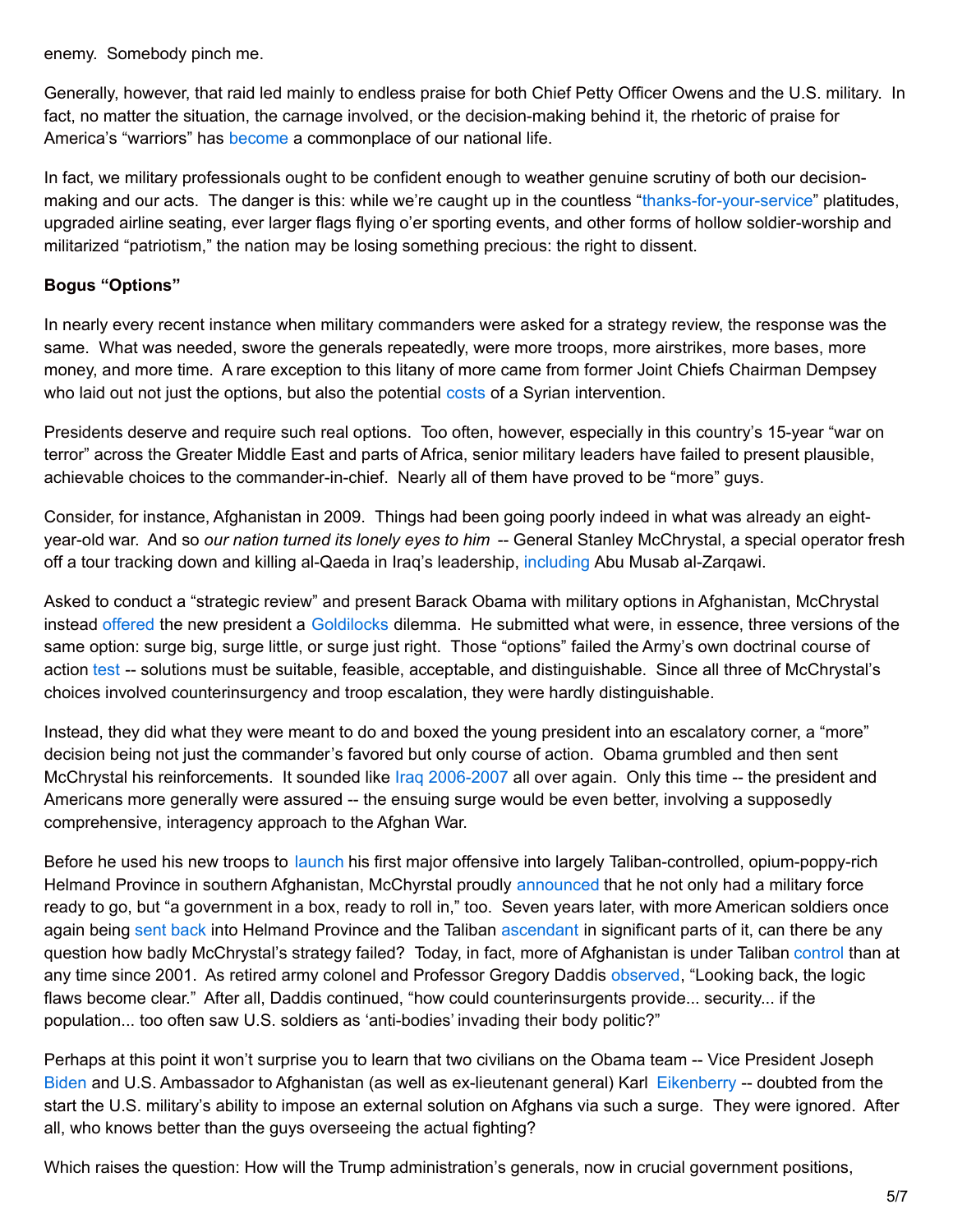counsel the president regarding Syria, Iraq, Libya, Somalia, Yemen, and North Korea? Predictions are always a dicey matter, but recent history suggests that we can expect military escalation, which already seems to be [underway](http://reason.com/blog/2017/03/28/trump-escalates-wars-in-iraq-syria-yemen) in at least three of those countries. *More*, after all, remains the option of choice for America's generals almost 70 years after MacArthur went head to head with his president over Korea.

What then is to be expected when it comes to the conflict with ISIS in Iraq, the complex, multi-faceted Syrian civil war, and America's longest war of all, in Afghanistan? All signs point to more of the same. Open up a newspaper or check out a relevant website and you'll find, for example, that U.S. Afghan commander General John Nicholson [wants](http://nypost.com/2017/03/25/general-wants-surge-of-us-troops-to-break-stalemate-in-afghanistan/) a new mini-surge of American troops dispatched into that country, while the U.S. commander in the fight against ISIS, General Stephen Townsend, may [require](http://www.politico.com/story/2017/03/pentagon-syria-mission-creep-trump-236156) yet more ground troops to "win" in Iraq and Syria.

After much [positive](http://www.foxnews.com/world/2017/04/07/trumps-attack-on-syrian-airbase-draws-widespread-praise-some-criticism.html) and often [fawning](http://www.cnn.com/videos/politics/2017/04/07/fareed-zakaria-trump-became-president-syria-newday.cnn) news coverage in the wake of his recent Tomahawk missile strike in Syria, it's hard to imagine that the president won't grant the generals' wishes. In fact, he has already reportedly [turned](http://www.cbsnews.com/news/trump-gives-pentagon-power-to-determine-u-s-troop-levels-in-iraq-syria/) over decision-making on U.S. troop levels in Syria and Irag to them. And yet it should be [obvious](http://www.tomdispatch.com/blog/176268/) enough that more of the same, without even the semblance of credible alternatives or dissenting voices, is an innovation-stifling loser of an option. Fifteen years later, it doesn't take a genius to know that something about U.S. strategy hasn't been and isn't [working](http://www.tomdispatch.com/blog/176245/tomgram%3A_danny_sjursen,_mission_unaccomplished,_15_years_later/).

# **The Choice**

So, isn't it well past time for the generals and civilian leaders to ask the obvious question: Does the U.S. even have the ability to improve such societies via military power? These days, unfortunately, such thinking rings heretical to martial ears. Yet not to raise such questions is to ensure that Americans will experience a kind of endless *déjà vu* in their wars.

What this country needs right now are civilian leaders who think strategically, exude confidence, and aren't afraid to challenge military advice. Appropriate respect for senior servicemen shouldn't mean either impulsive adulation or timid apprehension. Civilian policymakers haven't always been right, but since World War II, the generals have the weaker (and far more hair-raising) record.

Republics are imperiled when a military caste diverges from civil society. Despite the glowing (if shallow) praise heaped on America's all-volunteer force, it is increasingly [distant](https://www.democracynow.org/2013/9/16/andrew_bacevich_on_breach_of_trust) from the population in whose name it theoretically fights.

For those of us still in uniform, thoughtlessly soldiering on may sound both stalwart and romantic, but it rarely amounts to a sagacious strategy. Don't take my word for it, consider the climactic scene in *Once an Eagle*, a legendary novel within the American officer corps and long a [staple](http://www.nytimes.com/1999/08/16/us/military-goes-by-the-book-but-it-s-a-novel.html) on every general's recommended professional reading list. This highly [touted](http://www.combatreform.org/onceaneagle.htm), if [ill-understood](http://nation.time.com/2011/08/29/in-defense-of-once-an-eagle/), book ends as its protagonist, an aged, decorated general, slowly dies from wounds inflicted by a Vietnamese "terrorist" bomber. Gasping his final breath, the old soldier dispenses his last pearl of wisdom to a junior officer: "Remember, Joey, if it comes to a choice between being a good soldier and a good human being -- *try* to be a good human being..."

In war, as in much else, there's often wisdom in abstention. And when it comes to war, sometimes less is more.

Major Danny Sjursen, a [TomDispatch](http://www.tomdispatch.com/blog/176268/) regular, is a U.S. Army strategist and former history instructor at West Point. He served tours with reconnaissance units in Iraq and Afghanistan. He has written a memoir and critical analysis of *the Iraq War,* Ghost Riders of [Baghdad:](https://www.amazon.com/dp/1611687810/ref=nosim/?tag=tomdispatch-20) Soldiers, Civilians, and the Myth of the Surge. *He lives with his wife and four sons near Fort Leavenworth, Kansas.*

[**Note:** The views expressed in this article are those of the author, expressed in an unofficial capacity, and do not reflect the official policy or position of the Department of the Army, Department of Defense, or the U.S. government.]

Follow [TomDispatch](https://www.amazon.com/dp/1608467236/ref=nosim/?tag=tomdispatch-20) on [Twitter](https://twitter.com/TomDispatch) and join us on [Facebook](http://www.facebook.com/tomdispatch). Check out the newest Dispatch Book, John Dower's The